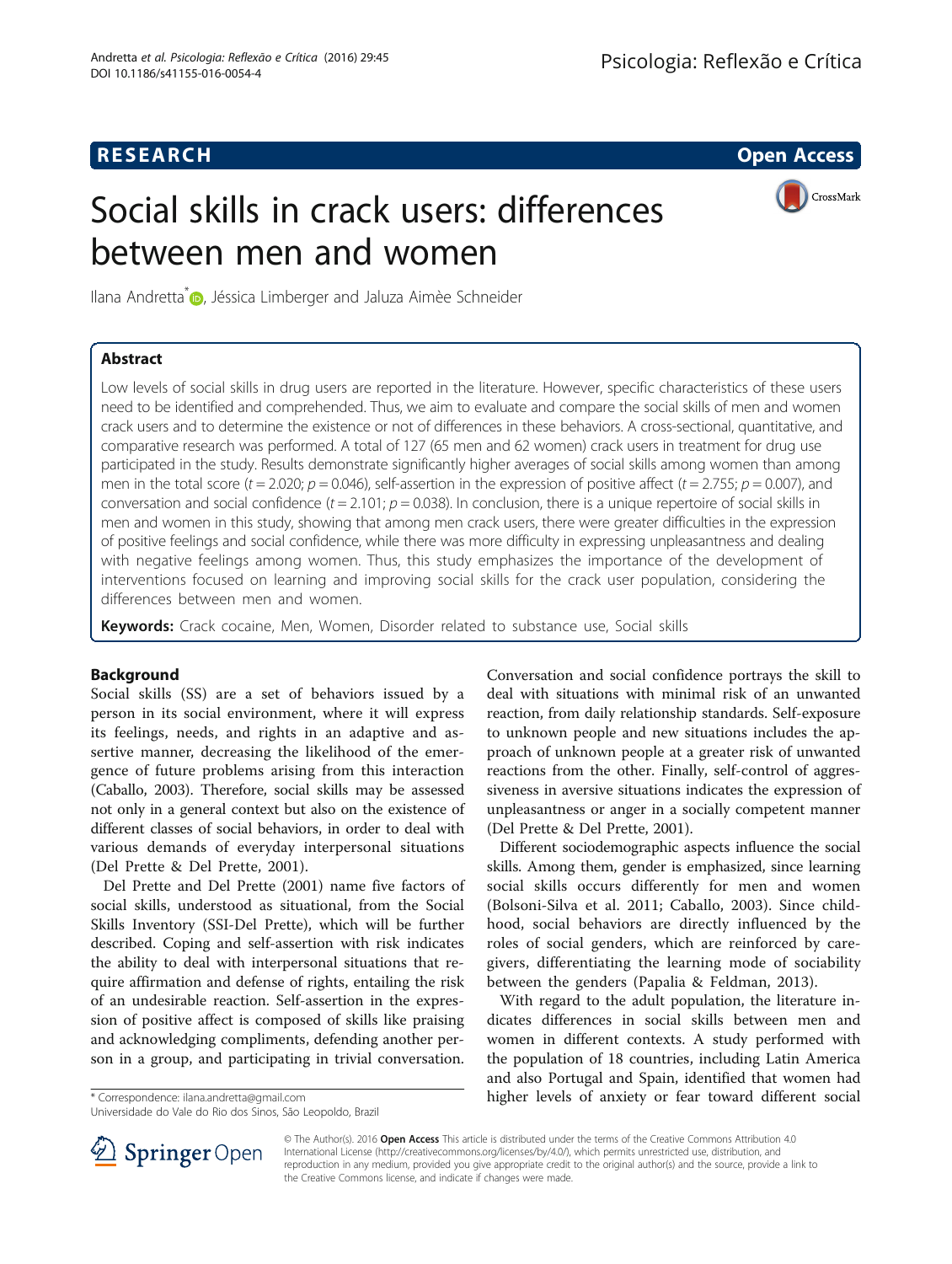situations involving possible evaluation of another person, reflecting in more difficulties in interpersonal relationships with the female population (Caballo et al. [2014](#page-6-0)). A Brazilian study with 126 college students reported that women had higher expression of positive affects kills and self-exposure to unknown people and new situations when compared to men (Bartolomeu et al. [2008\)](#page-6-0). Also in Brazil, a study with 80 participants found no differences in social skills of alcohol users compared to nonusers. However, when analyzing the gender of the participants, men had higher averages in self-control of aggressiveness, conversation, and social confidence (Aliane et al. [2006\)](#page-6-0). Due to the presented evidence, the important role that gender has about social skills repertoire is emphasized (Caballo, [2003\)](#page-6-0).

In the context of drug use, the literature evidences low SS in users of different licit and illicit drugs (Alexandre et al. [2004;](#page-6-0) Cunha et al. [2012](#page-6-0); Cunha et al. [2007;](#page-6-0) Sá & Del Prette, [2011;](#page-6-0) Sintra et al. [2011;](#page-7-0) Wagner & Oliveira, [2015](#page-7-0)). However, there is a lack of studies regarding the differences in social skills between men and women users. According to a systematic review on the topic, of 13 articles analyzed, no study had mainly aimed to assess the differences in social skills between genders (Schneider et al. [2016\)](#page-7-0). Nevertheless, there are some contributions, as a study performed in Germany, which highlight that there are higher rates of interpersonal problems among women alcohol users when compared with men also alcohol users (Muller et al. [2009\)](#page-6-0). Another study, on the rehabilitation process after treatment for drug use, found that women had more pronounced difficulties with social interactions than men (Kuri et al. [2015\)](#page-6-0).

Characteristics of consumption pattern and the type of drug used may also influence the social skills repertoire of individuals (Sá & Del Prette, [2014](#page-7-0)). Crack is considered a substance with high rates of dependency and biopsychosocial losses. It is reported that its users tend to break affective and professional interpersonal relationships, resulting in poor social interaction (Limberger & Andretta, [2017](#page-6-0); Kessler et al., [2012;](#page-6-0) Ribeiro & Laranjeira, [2012](#page-6-0); Spronk et al. [2013](#page-7-0)).

Differences in crack consumption pattern are also identified between men and women, as the initial motivation to use it and symptoms of dependence (Muller et al., [2009](#page-6-0); Pasa & Almeida, [2010\)](#page-6-0). Moreover, there are specific risk factors for the use of stimulants in women, for instance, the relationship with other drug users (APA, [2014\)](#page-6-0). Thus, some women start to consume crack because of the companionship feeling and for fear of being criticized by those who offer them the drug, which is not a significant factor in the onset of crack use among men (Ribeiro & Laranjeira, [2012](#page-6-0)). Given in the above, studies indicate the need for interventions that promote the learning and/or improvement of the social behavior repertoire of drug users, for instance, the social skills

training (SST), contributing to the social reinsertion after the treatment (Caballo, [2003;](#page-6-0) Diehl et al. [2011](#page-6-0); Fischer et al., [2015;](#page-6-0) Kuri et al. [2015](#page-6-0)).

It is hypothesized that there are also differences in social skills of men and women crack users, considering the differences between genders in learning social skills and in drug consumption. The identification of such differences is essential to support interventions, contributing to the treatment and social reinsertion. Thus, this study aims to assess and compare the social skills of men and women crack users to verify the existence or not of differences in such behaviors, indicating directions to the SST with this population.

### **Methods**

#### Study design

This study is a cross-sectional quantitative comparative study (Sampieri et al. [2013\)](#page-7-0).

#### Participants

A total of 127 individuals participated in the study, of which 65 men and 62 women, abstinent for at least 7 days. They were in closed hospital treatment for Substance Use Disorder, for crack use. The places of treatment were therapeutic communities and general hospitals. We excluded from the study individuals who had cognitive impairment and/or psychotic syndrome.

Mean age of men was  $32.23$  years (SD = 7.58 years), and the majority was single  $(n = 26; 40.6\%)$ , with incomplete or complete elementary school  $(n = 38; 58.5%)$ and belonged to the lower class ( $n = 37$ , 58.7%). They reported having worked before hospitalization ( $n = 52$ , 80%), having relatives who also had problems with substance use  $(n = 52, 81.3%)$ , and they were parents of at least one child  $(n = 47, 74.6\%)$ .

Women who participated in this study were in the majority single ( $n = 39$ ; 62.9%), with incomplete elementary school ( $n = 31$ ; 50%), belonged to the lower class ( $n = 32$ ; 52.7%), and with a mean age of  $33.45$  years (SD = 8.14). Before hospitalization, 51.6% ( $n = 32$ ) of women said they had worked, belonged to the lower class  $(n = 32; 51.7\%)$ , had at least one child ( $n = 58$ ; 93.5%), and also had relatives with problems related to drug use (90.3%;  $n = 56$ ).

No statistically significant differences were found between men and women in relation to age  $(t = -0.873)$ ;  $p = 0.384$ ) and schooling ( $\chi^2 = 10.169$ ;  $p = 0.118$ ). These variables were analyzed by the Student's  $t$  test and chisquare test, respectively.

#### **Instruments**

Questionnaire of sociodemographic data and about drug use This questionnaire was developed by the research group "Intervenções Cognitivo-Comportamentais: Estudo e Pesquisa (ICCEP)," aiming to assess sociodemographic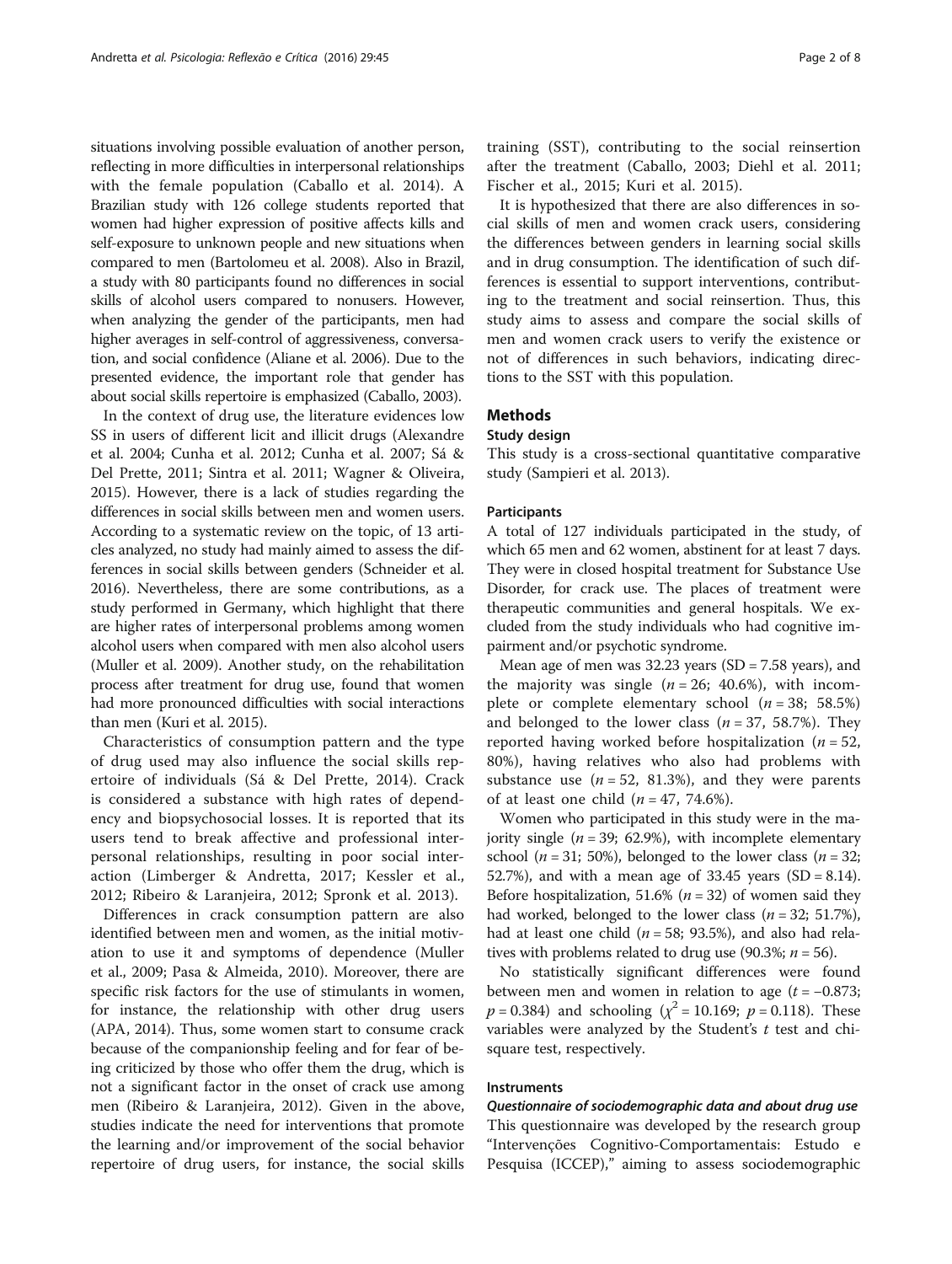data, Criteria of Economic Classification Brazil, Brazilian Association of Research Companies (ABEP, [2015](#page-6-0)), family data, and standard use of drugs (types and time of use for each used drug), as well as data regarding the treatment and DSM-5 criteria (APA, [2014](#page-6-0)) for the diagnosis of substance use disorders.

#### Mini International Neuropsychiatric Interview (MINI)

This is a short structured clinical interview, of free access and compatible with the diagnosis criteria of DSM-IV-TR (APA, [2002](#page-6-0)). It was developed by Sheehan et al. ([1998](#page-7-0)) and validated for Brazil by Amorim ([2000](#page-6-0)), with satisfactory Kappa indices, demonstrating reliability in diagnostic categories (from 0.86 to 1) and psychotic disorders (from 0.62 to 0.95) (Amorim, [2000](#page-6-0)). The interview was used to assess the exclusion criterion related to the presence of the psychotic syndrome.

#### Cognitive screening protocol of WAIS-II

This test is used exclusively by psychologists, and it was developed by Wechsler ([1997\)](#page-7-0), adapted and standardized for Brazil by Nascimento [\(2004\)](#page-6-0). Cognitive impairment is indicated if, by subtracting the weighted scored of vocabulary from the weighted score of cubes, there is a difference of three points or more, as shown by Cunha ([1993](#page-6-0)), Feldens et al. [\(2011\)](#page-6-0). The protocol was used to assess the presence of the exclusion criterion regarding the existence of cognitive impairment.

#### Social Skills Inventory (SSI)

Developed by Del Prette and Del Prette [\(2001\)](#page-6-0), this test is used exclusively by psychologists and aims to characterize the social skills in different situations: work, school, family, and everyday life. The inventory is a self-report, composed of 38 items, a five-point Likert scale, which ranges from never or rarely to always or almost always. It has Cronbach's Alfa coefficient of 0.75 and test-retest stability  $(r = 0.90; p = 0.001)$ . Factorial analysis of the instrument revealed a five-factor structure that gathers social skills of (1) coping and self-assertion with risk, (2) self-assertion in the expression of positive affect, (3) conversation and social confidence, (4) self-exposure to unknown people and new situations, (5) self-control of aggressiveness. The results were calculated based on the simple average of the values obtained, as shown by Del Prette & Del Prette ([2001](#page-6-0)). Values in the 50th percentile showed median position, values above 75% indicated high factors in social skills, and values below 25% indicated deficits in social skills repertoire (Del Prette & Del Prette, [2001\)](#page-6-0).

#### Procedures

This study is part of a larger research project named "Assessment and social skills training of substance dependents in specialized drug treatment facilities," approved by the Ethics Committee under the report number 13.172. The locations (therapeutic communities and general hospitals) were chosen for convenience and were located in the metropolitan and northwest region of the State of Rio Grande do Sul (Brazil).

After an individual explanation of the aims of the study, participants who agreed to participate signed the Free and Clarified Consent Term. Data were collected over a period of 6 months by members of the research group, constituted by psychologists and psychology students, all with proper training for the implementation of each instrument. The instruments were applied individually in rooms provided at the very place of treatment.

#### Data analysis

Data were analyzed through the Statistical Package for Social Sciences (SPSS), version 20.0. Descriptive analysis contemplated frequencies, percentages, average, median, and standard deviation of the sample, with a study of data distribution by the Kolmogorov-Smirnov test. The chi-square test was used to compare the categorical variable schooling and the Student's  $t$  test to compare age. Student's  $t$  test was used to compare means of social skills between men and women. A significance level of 5% ( $p \le 0.05$ ) was adopted for statistical decision criteria.

#### Results

Assessment of social skills from the Social Skills Inventory (Del Prette & Del Prette, [2001](#page-6-0)) indicated that women had deficits in conversation and social confidence skills (40.3%;  $n = 25$ ), self-control of aggressiveness (38.7%;  $n = 24$ ), and self-exposure to unknown people and new situations (35.5%;  $n = 22$ ). In men, it was identified deficits in the overall score (43.1%;  $n = 28$ ), conversation and social confidence (47.7%;  $n = 31$ ), and to self-control aggressiveness in aversive situations (32.3%;  $n = 21$ ).

In comparing the social skills of men and women crack users, women had significantly higher total scores  $(t = 2.020; p = 0.046)$  in self-assertion in the expression of positive affect ( $t = 2.755$ ;  $p = 0.007$ ) and in conversation and social confidence  $(t = 2.101; p = 0.038)$ , when the results of the Social Skills Inventory were compared between men and women. Further details can be observed in Table [1.](#page-3-0)

Significant statistical differences were found when social skills of men and women were compared to each item of the IHS-Del-Prette (Table [2](#page-4-0)). It was reported that men had higher social skills of public presentations or lectures to an unknown public, addressing a partner for sexual intercourse, dealing with unfair and fair criticism, returning defective product to the store, ending a telephone conversation, greeting strangers, dealing with parent's criticism and with offensive mockery or games, and asking a favor from colleagues. On the other hand,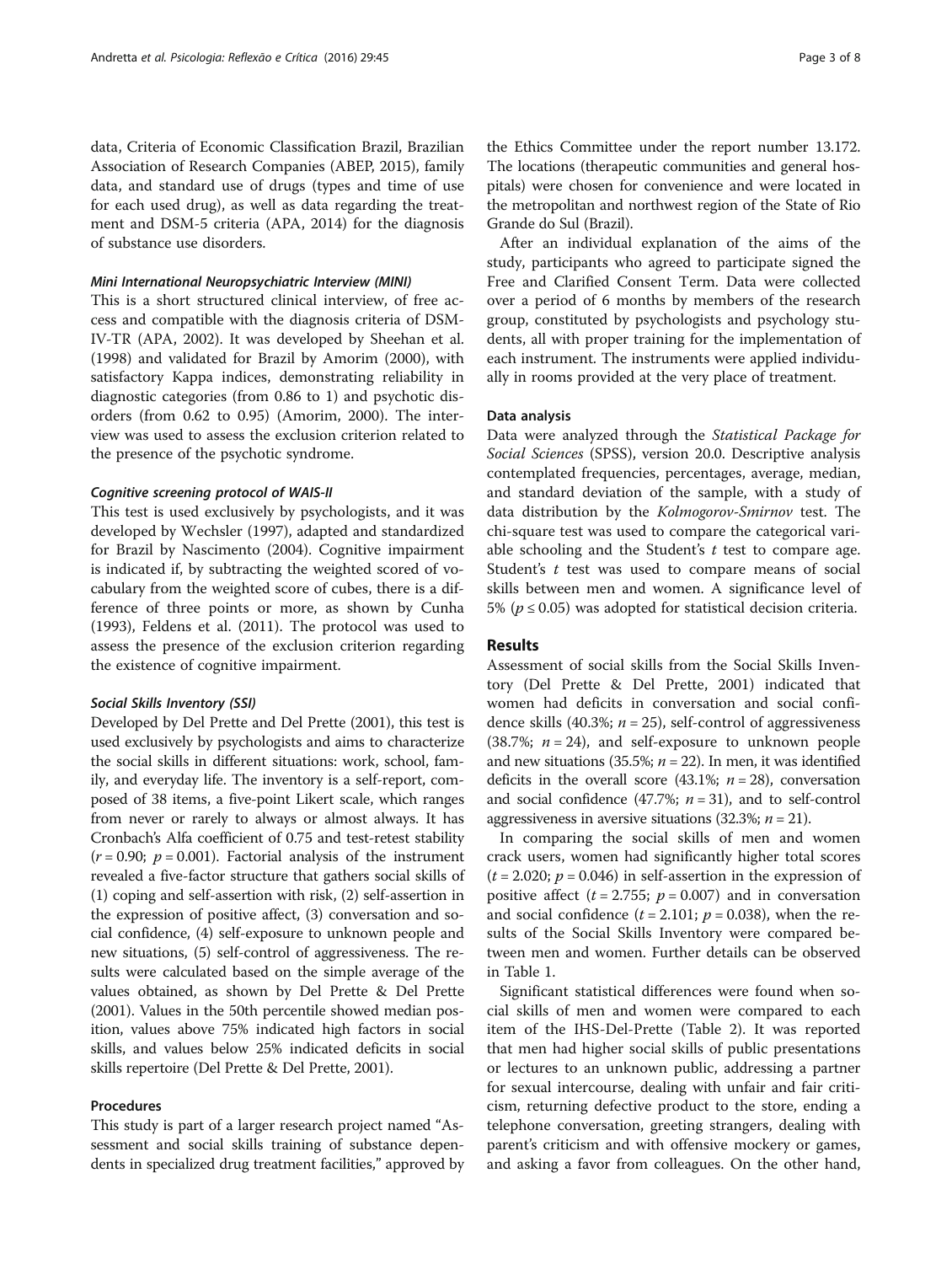<span id="page-3-0"></span>Table 1 Comparison of social skills of men and women crack users

| Social skills <sup>a</sup>                             | Sex   | $\sqrt{n}$ | Mean   | <b>SD</b> | t        | р         |
|--------------------------------------------------------|-------|------------|--------|-----------|----------|-----------|
| Total score                                            | Women | 62         | 93.112 | 14.471    | 2.020    | $0.046*$  |
|                                                        | Men   | 65         | 88.323 | 12.199    |          |           |
| Coping and self-assertion<br>with risk                 | Women | 62         | 2.252  | 0.607     | $-6.664$ | 0.508     |
|                                                        | Men   | 65         | 2.324  | 0.618     |          |           |
| Self-assertion in the expression<br>of positive affect | Women | 62         | 3.030  | 0.532     | 2.755    | $0.007**$ |
|                                                        | Men   | 65         | 2.775  | 0.508     |          |           |
| Conversation and social<br>confidence                  | Women | 62         | 2.297  | 0.714     | 2.101    | $0.038*$  |
|                                                        | Men   | 65         | 2.059  | 0.546     |          |           |
| Self-exposure to unknown<br>people and new situations  | Women | 62         | 2.012  | 0.844     | $-1.302$ | 0.195     |
|                                                        | Men   | 65         | 2.196  | 0.746     |          |           |
| Self-control of aggressiveness                         | Women | 62         | 2.005  | 0.934     | 0.108    | 0.914     |
|                                                        | Men   | 65         | 1.9897 | 0.689     |          |           |

\*p value equal to significant level of 0.05; \*\*p value equal to significant level of 0.01

<sup>a</sup>Variables analyzed by t test. Scores obtained by the Social Skills Inventory

women had higher social skills of keeping up conversation with strangers, participating in trivial conversation, asking questions to unknown people, negotiating the use of condom, and keeping up conversation in face-to-face contact.

#### **Discussion**

Assessment of social skills, from the Social Skills Inventory (Del Prette & Del Prette, [2001\)](#page-6-0) indicated deficits in the overall score of men, in self-exposure to unknown people and new situations in women, and conversation and social confidence and self-control of aggressiveness in assertive situations in men and women. These deficits indicate the need for interventions (Del Prette & Del Prette, [2001\)](#page-6-0), for instance, the social skills training (SST), to contribute to the drug user reinsertion and development of satisfactory social interactions.

Along with the assessment of deficits, SST planning in crack users should consider the differences, such as gender. Women had higher social skills in the overall score than men when comparing the social skills of men and women. This finding provides evidence that women were more skilled at social interaction than men in this population of crack users in a closed environment. In this perspective, it is understood that in the society, different repertoires are reinforced for men and women in behaviors considered skilled and unskilled (Caballo, [2003](#page-6-0)).

In addition to the differences in the overall score, the assessment of other social skills is crucial, considering the situational and contextual characteristics in which individuals are inserted (Lendering et al., [2011](#page-6-0); Sá & Del Prette, [2014](#page-7-0)). Thus, in conversation and social confidence skills, women had a significantly higher repertoire than men. There is evidence in a nonclinical population that points to higher conversation and social confidence

skills in women when compared to men, according to a study with 167 Argentinian college students (García et al. [2014](#page-6-0)). Furthermore, it is emphasized that the normative reference of the instrument used in this study was also based on a nonclinical population. In the population evaluated by the instrument, differences were reported in specific items of social skills, but not in factors. Also, regarding alcohol users, a German study found higher losses in the approach to interpersonal conversation in women, and men had lower levels of social avoidance and difficulty approaching others (Muller et al., [2009](#page-6-0)). In this sense, the repertoire of social behavior should not be generalized to all drugs, noting that there are specific characteristics in the use of different substances, which may also explain the distinction between the studies with alcohol users and this study with crack users.

In the self-assertion in the expression of positive affect skill, women also had higher scores when compared to men. Since the first studies on social skills, there is evidence that women behave in a more skillful manner in the expression of positive feeling (Gambrill & Richey, [1975](#page-6-0); Hollandsworth & Wall, [1977](#page-6-0)). Currently, it is identified that women are more expressive of positive emotions in virtual spaces (Thelwall et al. [2010](#page-7-0); Park et al., [2011](#page-6-0)). In this perspective, it is important to emphasize that cultural roles have a direct relationship with learning social skills (Del Prette & Del Prette, [2001](#page-6-0)). Therefore, from a cultural point of view, it can be understood that women often receive social encouragement to play roles of greater affectivity, by using different ways to express the positive feeling for better quality in intimate relationships (Caballo, [2003;](#page-6-0) Caballo et al., [2014](#page-6-0); García et al., [2014](#page-6-0)). Thus, such issues seem to be also present in women crack users to seek and maintain the support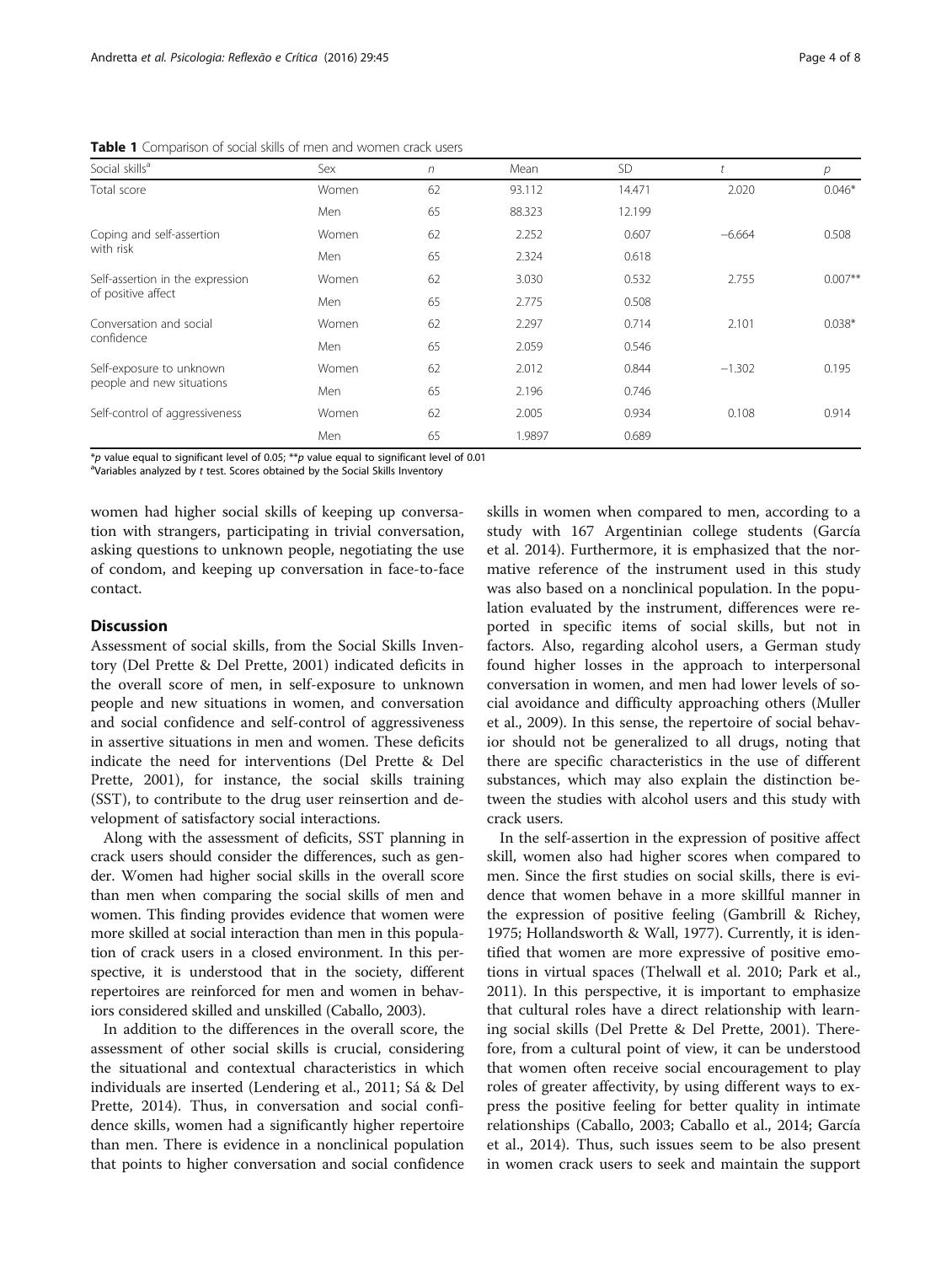<span id="page-4-0"></span>Table 2 Comparison of specific social skills of men and women crack users, from the Social Skills Inventory

| Social Skills <sup>a</sup>                                             | Gender | ${\cal N}$ | Mean | SD    | $\tau$   | $\overline{P}$ |
|------------------------------------------------------------------------|--------|------------|------|-------|----------|----------------|
| Keeping up conversation with strangers                                 | Men    | 62         | 1.14 | 1.499 | 2.461    | $0.015*$       |
|                                                                        | Women  | 65         | 1.77 | 1.407 |          |                |
| Participating in trivial conversation <sup>b</sup>                     | Men    | 62         | 2.29 | 1.308 | 3.646    | $0.0001**$     |
|                                                                        | Women  | 65         | 1.47 | 1.238 |          |                |
| Public presentation or lecture to an<br>unknown public <sup>b</sup>    | Men    | 62         | 1.46 | 1.308 | 3.264    | $0.001***$     |
|                                                                        | Women  | 65         | 2.39 | 1.603 |          |                |
| Addressing a partner for sexual<br>intercourse                         | Men    | 62         | 2.43 | 1.457 | 2.468    | $0.015*$       |
|                                                                        | Women  | 65         | 1.77 | 1.541 |          |                |
| Dealing with unfair criticism                                          | Men    | 62         | 3.05 | 1.430 | 2.038    | $0.044*$       |
|                                                                        | Women  | 65         | 2.53 | 1.411 |          |                |
| Returning defective product to the store                               | Men    | 62         | 3.55 | .952  | 3.163    | $0.002**$      |
|                                                                        | Women  | 65         | 2.94 | 1.226 |          |                |
| Asking questions to unknown people <sup>b</sup>                        | Men    | 62         | 2.65 | 1.515 | 3.710    | $0.0001**$     |
|                                                                        | Women  | 65         | 1.68 | 1.423 |          |                |
| Ending a telephone conversation <sup>b</sup>                           | Men    | 62         | 1.11 | 1.501 | 2.021    | $0.045*$       |
|                                                                        | Women  | 65         | 1.65 | 1.494 |          |                |
| Dealing with fair criticism                                            | Men    | 62         | 2.98 | 1.409 | 2.462    | $0.015*$       |
|                                                                        | Women  | 65         | 2.39 | 1.323 |          |                |
| Greeting strangers                                                     | Men    | 62         | 3.60 | 0.787 | 4.373    | $0.0001**$     |
|                                                                        | Women  | 65         | 2.77 | 1.273 |          |                |
| Requesting help from friends                                           | Men    | 62         | 0.62 | 1.100 | $-7.503$ | $0.0001**$     |
|                                                                        | Women  | 65         | 2.24 | 1.327 |          |                |
| Negotiating the use of condom <sup>b</sup>                             | Men    | 62         | 1.91 | 1.693 | 3.180    | $0.002**$      |
|                                                                        | Women  | 65         | 1.03 | 1.402 |          |                |
| Keeping up a conversation in<br>face-to-face contact <sup>b</sup>      | Men    | 62         | 3.00 | 1.468 | 4.835    | $0.0001**$     |
|                                                                        | Women  | 65         | 1.79 | 1.345 |          |                |
| Asking a favor from colleagues <sup>b</sup>                            | Men    | 62         | 2.48 | 1.572 | 3.603    | $0.0001**$     |
|                                                                        | Women  | 65         | 1.55 | 1.327 |          |                |
| Dealing with parent's criticism and with<br>offensive mockery or games | Men    | 62         | 2.97 | 1.392 | 2.143    | $0.034*$       |
|                                                                        | Women  | 65         | 2.42 | 1.499 |          |                |

\*p value equal to the significant level of 0.05. \*\*p value equal to significant level of 0.005

Variables analyzed by  $t$  test:

<sup>a</sup>Content assessed in the Social Skills Inventory items.

<sup>b</sup>Inverted items in the Inventory, the higher the score is, the lower the social skill is

network, given that the lack of social support is a risk factor for relapse in women substance users (Fahrudin & Nurdin, [2010](#page-6-0)).

# Considering the differences in social skills of men and women, it is comprehended that women crack users have a higher need for a support network in their recovery process in the treatment for substance use. Therefore, the individual exercises social skills to maximize gains and reduce losses (Del Prette & Del Prette, [2014](#page-6-0)). Moreover, social conversation can be exercised by women to seek social support, representing a gain for women drug users in treatment (Fahrudin & Nurdin, [2010\)](#page-6-0).

#### Situational social skills

Social skills can be categorized as situational and contextual and are behaviors of specific interactions (Del Prette & Del Prette, [2001](#page-6-0)). Significant differences between men and women were also found when situational skills were compared. The skills of keeping up and participating in a conversation, and asking questions, relate to the conversation and social confidence skills, which are higher among women, corroborating with the results regarding behavior classes. In this sense, it is understood that empathy, which was assessed as higher in the female population, may be a major influence on better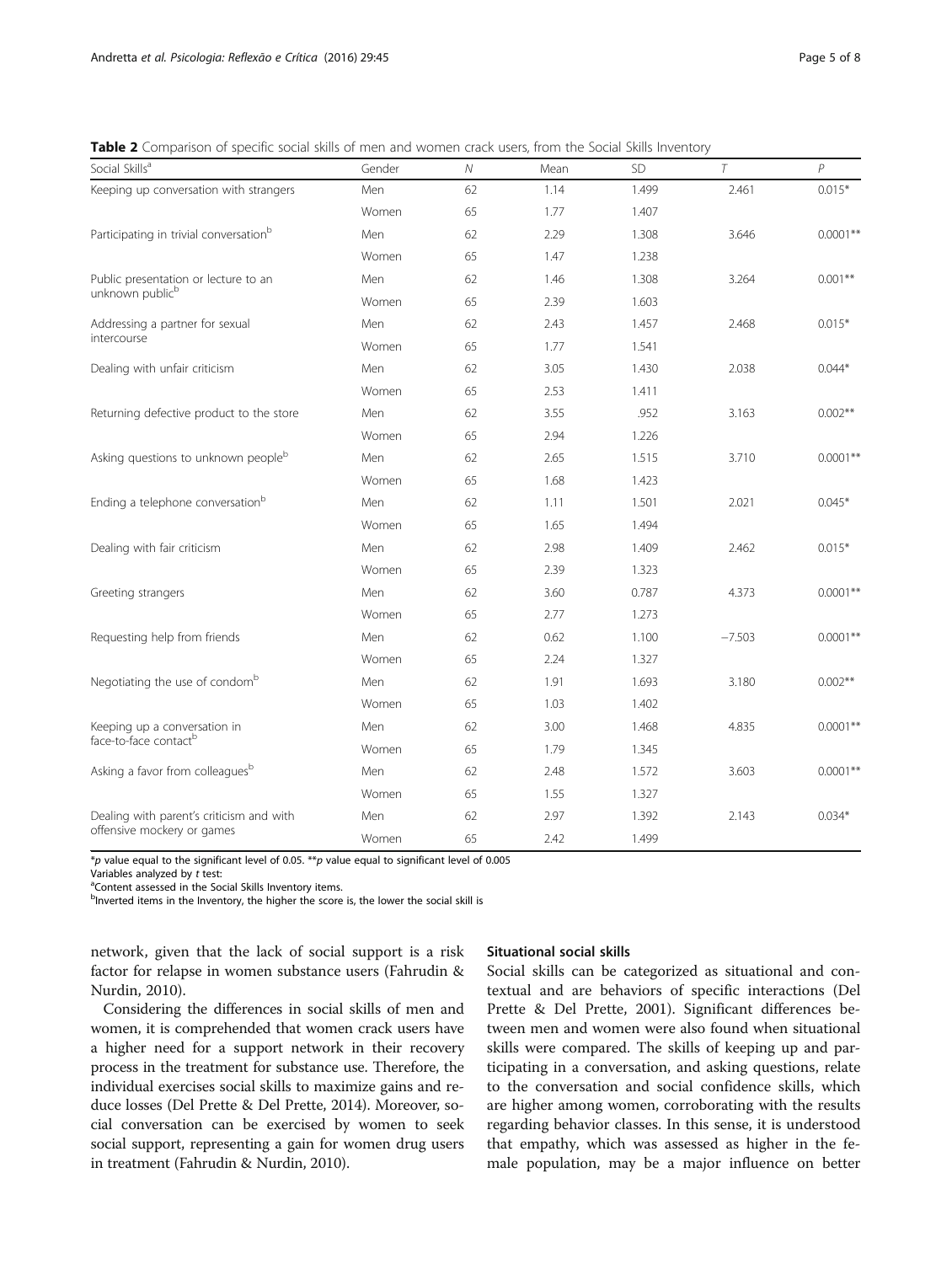interpersonal interaction regarding aspects of conversation (Mestre et al. [2009\)](#page-6-0).

Treatment context should also be considered when assessing specific social skills since it can influence social behavior institutional rules. Men participants of this study were in treatment in the therapeutic communities, where they have as a principle to be an organized society, with the well-structure system, rules, and standards to be met, prioritizing healthy relationships and effective participation in mutual-help groups (Perrone, [2014](#page-6-0)). In this perspective, these treatment institutions require from patients skills like greeting strangers, public presentations or lecture to an unknown public, and even asking a favor from colleagues. These skills were higher among men when compared to women, suggesting an influence of their treatment context and specific characteristics of this male population.

Following the understanding of specific situational skills, women had higher skills in negotiating the use of condom, even if she has to disagree with her partner. This skill is very relevant, considering studies that indicate prostitution as a means of obtaining crack (Correa et al. [2008;](#page-6-0) Malta, et al., [2008](#page-6-0); Nappo et al. [2011](#page-6-0)). In turn, men are more skilled in returning defective merchandising to the store, addressing the other for sexual intercourse and expressing annoyance to a relative. Such behaviors are included in the coping and self-assertion with risk skills, which integrate behaviors of defense of your rights, even with the risk of rejection (Del Prette & Del Prette, [2001](#page-6-0)). Furthermore, the skill of ending a telephone conversation, which was higher in men in this study, was positively correlated with crack use in a study performed with drug users who were mostly men (Sá & Del Prette, [2014\)](#page-7-0).

It is noteworthy that men in this study showed higher skills in dealing with fair and unfair criticism, as well as in dealing with parent's criticism and with offensive mockery or games. On the other hand, women had greater difficulties in expressing their needs to others and higher social anxiety regarding criticism and rejection, corroborating with data found in the literature (Caballo et al., [2014;](#page-6-0) Muller et al., [2009](#page-6-0)). According to a systematic review, which sought to identify studies on impulsivity in alcoholics, women tend to have higher inhibition in seeking satisfaction for the need of other to maintain a pro-social environment (Pasa & Almeida, [2010](#page-6-0)). A study with adolescents demonstrated that low social competence is an influencing factor for the onset of smoking among girls but not among boys, emphasizing that girls tend to accept more easily the pressure of peers for fear of not fitting in with the group (Westling et al. [2012\)](#page-7-0). In this perspective, Ribeiro and Laranjeira ([2012](#page-6-0)) highlight that the very feeling of love and companionship, combined with the fear of not being accepted, influences the difficulty of denying crack when someone close offers it. Such aspects reinforce the relevance of intervening in learning and/or improvement of defense of rights, rejecting abusive requests and dealing with unfair criticism skills in the female population, since such losses may pose the greatest risk factors for addictive behaviors among women.

#### Implications for the social skills training

Based on these findings, it is possible to propose some considerations regarding the SST with men and women crack users. It is emphasized that the assessment of social skills should support the planning of the intervention. In addition to self-report instruments, behavior observations may complement the assessment. According to the results of this study, the emphasis of SSI in women should be in deficit factors of social skills. Moreover, it is necessary to identify the skills in which there is greater ease, for example, the expression of positive feelings, to be the first skill to be worked on at SST so that the intervention occurs in ascending order of difficulty (Del Prette & Del Prette, [2014](#page-6-0)). Specific skills like dealing with parent's criticism and with offensive mockery or games should also be worked on, because they relate to the difficulties of such women in the expression of negative feelings and unpleasantness and can be characterized as a risk factor for relapse in drug use (Limberger et al. [2016](#page-6-0); Limberger & Andretta, [in press](#page-6-0)). In this perspective, it is also relevant to develop skills to deal with criticism, since this is a risk factor for relapse. Considering the social stigma and low self-esteem in women crack users, it is important that the treatments include the learning of defense of rights skills for greater autonomy in the social reinsertion process (Kuri et al. [2015\)](#page-6-0).

In turn, the SST with men crack users should include learning about aspects related to conversation and social confidence, highlighting the importance of these behaviors for the resumption of social and professional life after treatment. The development of expressing positive feelings also becomes relevant to social reintegration, providing an affective approach to family and friends, as isolation is typical in this population during the consumption of crack (Kessler et al., [2012](#page-6-0); Ribeiro & Laranjeira, [2012](#page-6-0)). A SST focused on both mentioned skills will involve aspects related to the development of empathy, regulation of impulsive behavioral responses, and improvement of assertiveness (Del Prette & Del Prette, [2014](#page-6-0)). These aspects will also help with socially skilled behaviors in relation to self-control of aggressiveness, stressing that such skills have also shown to be impaired in men crack users when compared with men non-drug users (Schneider, [2015\)](#page-7-0).

#### Conclusions

The presence of deficits in social skills of men and women expresses the need for social skills training with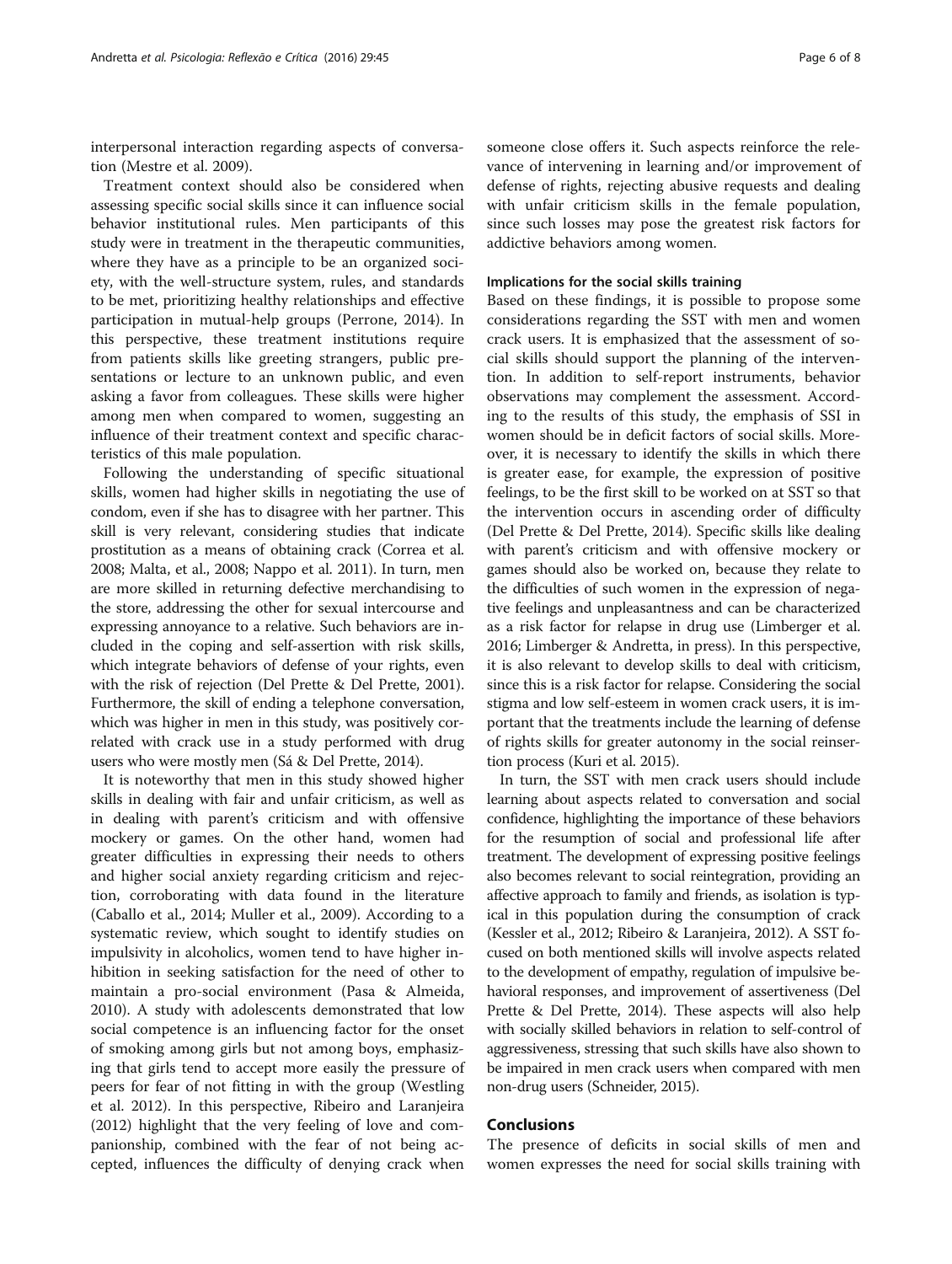<span id="page-6-0"></span>this population. Therefore, this intervention should be conducted considering their specificities and the significant differences found. In this study, we identified a greater need for women crack user to deal with negative feelings and expressing unpleasantness, while a higher need of men in the expression of positive feelings and social confidence was reported. Thereby, it was possible to expose implications for the Social Skills Training in crack users, so that this intervention contributes to the social reinsertion during and after treatment. It is suggested that future studies should assess the effectiveness of the Social Skills Training, identifying factors that contribute to the development of socially skilled behaviors.

#### Authors' contributions

IA contributed to the conception of the study, interpretation, writing, revising, and supervision; JL was involved in the conception of the study, data collection, analysis, and writing; JAS was involved in the conception of the study, data collection, analysis, and writing. All authors read and approved the final manuscript.

#### Competing interests

The authors declare that they have no competing interests.

# Received: 1 September 2016 Accepted: 9 November 2016

#### References

- Alexandre, N. L., Del Río, M. P., & Pol, A. P. (2004). Estrategias de afrontamiento: factores de protecciónenel consumo de alcohol, tabaco y cannabis. Adicciones, 4(16), 1–6.
- Aliane, P. P., Lorenço, L. M., & Ronzani, T. M. (2006). Estudo comparativo das habilidades sociais de dependentes e não dependentes de álcool. Psicologia em Estudo, 11(1), 160–171. doi:[10.1590/S1413-73722006000100010.](http://dx.doi.org/10.1590/S1413-73722006000100010)
- American Psychiatric Association [APA]. (2002). Manual diagnóstico e estatístico dos transtornos mentais. DSM IV-TR. 4a ed. Porto Alegre: Artes Médicas.
- American Psychiatric Association [APA]. (2014). Manual Diagnóstico e Estatístico de Transtornos Mentais. DSM-5. Porto Alegre: Artmed.
- Amorim, P. (2000). Mini International Neuropsychiatric Interview (MINI): validação de entrevista breve para diagnóstico de transtornos mentais. Revista Brasileira de Psiquiatria, 22(3), 106–115. doi:[10.1590/S1516-44462000000300003.](http://dx.doi.org/10.1590/S1516-44462000000300003)
- Associação Brasileira de Empresas de Pesquisa [ABEP]. (2015). Critérios de Classificação Econômica Brasil. [http://goo.gl/vQWI17.](http://goo.gl/vQWI17) Acessed 01 Aug 2016. Bartolomeu, D., Nunes, C. H. S. S., & Machado, A. A. (2008). Traços de
- personalidade e habilidades sociais em universitários. Psico-USF, 13(1), 41–50. Bolsoni-Silva, A. T., Rocha, J. F., Cassetari, B. M., Daroz, R., & Loureiro, S. R. (2011).
- Habilidades sociais, saúde mental e universitários: possíveis relações. Comportamento em foco, 1(1), 77–86.
- Caballo, V. E. (2003). Manual de avaliação e treinamento das habilidades sociais. São Paulo: Livraria Santos.
- Caballo, V. E., Salazar, I. S., Irurtia, M. J., Arias, B., & Hoffmann, S. G. (2014). Differences in social anxiety between men and women across 18 countries. Pers Individ Dif., 64, 35–40. doi:[10.1016/j.paid.2014.02.013](http://dx.doi.org/10.1016/j.paid.2014.02.013).
- Correa, N. A. B., Matumoto, F. H., & Lonardi, M. V. C. (2008). Doenças sexualmente transmissíveis em mulheres profissionais do sexo, Umuarama, Estado do Paraná. RBAC, 40(3), 209–213.
- Cunha, J. A. (1993). Psicodiagnóstico-R (4th ed.). Porto Alegre: Artes Médicas.
- Cunha, S. M., Carvalho, J. C. N., Kolling, N. M., Silva, C. R., & Kristensen, C. H. (2007). Habilidades sociais em alcoolistas: um estudo exploratório. Revista Brasileira de Terapias Cognitivas, 3(1), 28–41.
- Cunha, S. M., Peuker, A. C., & Bizarro, L. (2012). Consumo de Álcool de Risco e Repertório de Habilidades Sociais entre Universitários. Psico, 43(3), 289–297. Del Prette, Z. A. P., & Del Prette, A. (2001). Inventário de Habilidades Sociais:
- Manual de aplicação, apuração e interpretação. São Paulo: Casa do Psicólogo. Del Prette, A., & Del Prette, Z. A. P. (2014). Psicologia das relações interpessoais:
- vivências para o trabalho em grupo. Rio de Janeiro: Vozes.
- Diehl, A., Cordeiro, D. C., & Laranjeira, R. (2011). Dependência Química: prevenção, tratamento e políticas públicas. Porto Alegre: Artmed.
- Fahrudin, A., & Nurdin, D. (2010). Coping strategies and relapse of substance abusers: a case study of the therapeutic community program in Indonesia. Asian Social Workand Policy Review, 4(2), 98–117. doi[:10.1111/j.1753-1411.](http://dx.doi.org/10.1111/j.1753-1411.2010.00040.x) [2010.00040.x.](http://dx.doi.org/10.1111/j.1753-1411.2010.00040.x)
- Feldens, A. C. M., Silva, J. G. D., & Oliveira, M. D. S. (2011). Avaliação das funções executivas em alcoolistas. Cadernos de Saúde Coletiva, 19, 164–171.
- Fischer, B., Blanken, P., Da Silveira, D., Gallassi, A., Goldner, E. M., Rehm, J., & Wood, E. (2015). Effectiveness of secondary prevention and treatment interventions for crack-cocaine abuse: a comprehensive narrative overview of Englishlanguage studies. International Journal of Drug Policy, 26(4), 352–363. doi[:10.1016/j.drugpo.2015.01.002](http://dx.doi.org/10.1016/j.drugpo.2015.01.002).
- Gambrill, E. D., & Richey, C. A. (1975). An assertion inventory for use in assessment and research. Behavior Therapy, 6(4), 550–561. doi[:10.1016/S0005-7894\(75\)80013-X](http://dx.doi.org/10.1016/S0005-7894(75)80013-X).
- García, M., Cabanillas, G., Morán, V., & Olaz, F. (2014). Diferencias de género en habilidades sociales en estudiantes universitarios de Argentina. Anuario Electrónico de Estudios en Comunicación Social "Disertaciones", 7(2), 114–135. doi[:10.12804%2Fdisertaciones.v7i2.4622](http://dx.doi.org/10.12804/disertaciones.v7i2.4622).
- Hollandsworth, J. G., & Wall, K. (1977). Sex differences in assertive behavior: an empirical investigation. Journal of Counseling Psychology, 24(3), 108–111. doi: [10.1037/0022-0167.24.3.217](http://dx.doi.org/10.1037/0022-0167.24.3.217).
- Kessler, F. H. P., Terra, M. B., Falle, S., Stolf, A. R., Peuker, A. C., Benzano, D., & Pechansky, F. (2012). Crack user show high rates of antisocial personality disorder, engagement in illegal activities and other psychosocial problems. The American Journal on Addiction, 21, 370–380. doi:[10.1111/j.1521-0391.2012.](http://dx.doi.org/10.1111/j.1521-0391.2012.00245.x) [00245.x](http://dx.doi.org/10.1111/j.1521-0391.2012.00245.x).
- Kuri, S. E. R., Alcaráz, A. J. C., & Cáceres, M. D. C. F. (2015). Estudio comparativo del proceso de inserción social en hombres y mujeres usuarios de drogas en rehabilitación. Health and Addictions/Salud y Drogas, 15(1), 49–54.
- Lendering, G. M. F., Huijbregts, S. C., Huizink, A. C., Ormel, H., Verhulst, F. C., Vollebergh, W. A., & Swaab, H. (2011). Social skills as precursors of cannabis use in young adolescents: a TRAILS study. Journal of Clinical Child & Adolescent Psychology, 40(5), 706–714. doi[:10.1080/15374416.2011.597085](http://dx.doi.org/10.1080/15374416.2011.597085).
- Limberger, J., & Andretta, I. (2017). Desenvolvimento das Habilidades Sociais na Vida de Mulheres Usuárias de Crack: Estudo de Casos Múltiplos. Temas em Psicologia, 25(4).
- Limberger, J., Nascimento, R. S., Schneider, J. A., & Andretta, I. (2016). Women users of crack: systematic review of Brazilian literature. Jornal Brasileiro de Psiquiatria, 65(1), 82–88. doi[:10.1590/0047-2085000000107](http://dx.doi.org/10.1590/0047-2085000000107).
- Malta, M., Monteiro, S., Lima, R. M. J., Bauken, S., Marco, A., Zuim, G. C., & Strathdee, S. A. (2008). HIV/AIDS risk among female sex workers who use crack in Southern Brazil. Revista de Saúde Pública, 42(5), 831–837. doi[:10.1590/](http://dx.doi.org/10.1590/S0034-89102008000500007) [S0034-89102008000500007.](http://dx.doi.org/10.1590/S0034-89102008000500007)
- Mestre, M. V., Samper, P., Frías, M. D., & Tur, A. M. (2009). Are women more empathetic than men? A longitudinal study in adolescence. The Spanish Journal of Psychology, 12(1), 76–83. doi:[10.1017/S1138741600001499.](http://dx.doi.org/10.1017/S1138741600001499)
- Muller, S. E., Degen, B., Perirjean, S., Wiesbeck, G. A., & Walter, M. (2009). Gender differences in interpersonal problems of alcohol-dependent patients and healthy controls. International Journal of Environmental Research and Public Health, 6(12), 3010–3022. doi:[10.3390/ijerph6123010.](http://dx.doi.org/10.3390/ijerph6123010)
- Nappo, S. A., Sanchez, Z., & Oliveira, L. G. (2011). Crack, AIDS, and women in São Paulo, Brazil. Substance Use & Misuse, 46, 476–485. doi:[10.3109/10826084.2010.503480](http://dx.doi.org/10.3109/10826084.2010.503480).
- Nascimento, E. (2004). Adaptação e padronização brasileira da Escala de Inteligência Wechsler para Adultos. Porto Alegre: Casa do Psicólogo.
- Papalia, D. E., & Feldman, S. W. (2013). Desenvolvimento humano (12th ed.). Porto Alegre: Amgh.
- Park, K. M., Ku, J., Choi, S. H., Jang, H. J., Park, J. Y., Kim, S. I., & Kim, J. J. (2011). A virtual reality application in role-plays of social skills training for schizophrenia: a randomized, controlled trial. Psychiatry Research, 189(2), 166–172. doi:[10.1016/j.](http://dx.doi.org/10.1016/j.psychres.2011.04.003) [psychres.2011.04.003.](http://dx.doi.org/10.1016/j.psychres.2011.04.003)
- Pasa, M. S. G. G., & Almeida, R. M. M. (2010). Dependência de álcool, cocaína e crack e transtornos psiquiátricos. Psicologia: teoria e pesquisa, 26(3), 533–541. doi[:10.1590/S0102-37722010000300016](http://dx.doi.org/10.1590/S0102-37722010000300016).
- Perrone, P. A. K. (2014). A comunidade terapêutica para recuperação da dependência do álcool e outras drogas no Brasil: mão ou contramão da reforma psiquiátrica? Ciênc. saúde coletiva, 19(2), 569–580. doi[:10.1590/1413-81232014192.00382013](http://dx.doi.org/10.1590/1413-81232014192.00382013).
- Ribeiro, M., & Laranjeira, R. (2012). O tratamento do usuário de crack (2nd ed.). Porto Alegre: Artmed.
- Sá, L. G. S., & Del Prette, Z. A. P. (2011). Correlação entre habilidades sociais e nível de envolvimento com álcool, maconha e cocaína/crack em